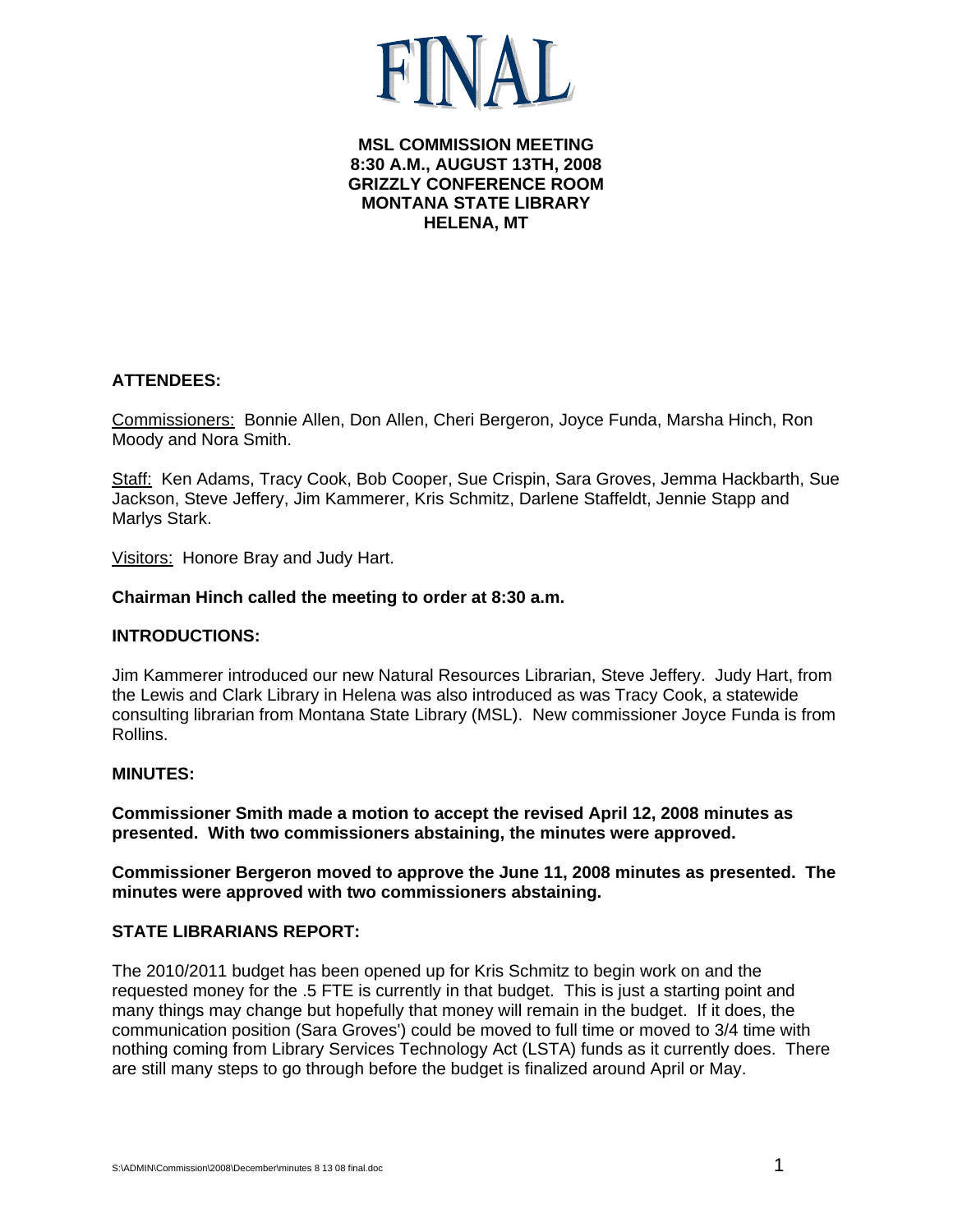

Jennie Stapp and Gerry Daumiller just completed the multi session management training the state offers.

The e-audio book pilot project is about ready to go with a few libraries signed up for phase one and more inquiring and/or signing up for phase two. As approved a few meetings ago, this project is funded partially by the LSTA funds and partially by local money.

The digitization contract is done and digitization of state publications is underway and has already seen some good use. The first batch of materials is back at the library and the next shipments are currently being processed.

The 'Trustee Blitz' in which Jim Connor was hired to come in and meet with boards and trustees at as many libraries as possible received good reviews and nice turnouts in May. There will be a second series in September. This replaces the formal trustee training that is done annually.

The library/area assignments for the consulting librarians has been changed from each having two federations as their area as in the past, to the state being divided up into 3 areas with fairly equal numbers of libraries in them. In addition each federation has two consulting librarians assigned to them, one as a backup.

In two weeks MSL will install software on its public computers to limit the amount of time a patron may be on the internet. They can have 15 minutes just by signing on and then the internet turns off. If they want a longer session, the circulation librarian can log them in for an hour. There have been some past complaints about the internet being unavailable for long periods of time with the same people accessing it all the time, therefore it has been decided to not allow a second consecutive session.

Jennie Stapp reported on the Natural Resource Information System (NRIS) strategic process. With less contracts being done, they have the opportunity to focus on the types of Geographical Information Services (GIS) information they will provide and what it means to truly provide natural resource information. The addition of Steve Jeffery to the staff has really helped bridge the gap between NRIS, the Natural Heritage Program (NHP) and Library Information Services (LIS) to provide a more comprehensive approach to the work being done. The first planning meeting has been held.

Bob Cooper informed the commission that Mike Price and State Library Resources (SLR) library consultants have been working on a new online program which includes a reporting system for the federations and individual libraries. This allows the individual libraries to file their portions online so the federations can access it. The workload for all individuals involved should be lightened as well as the process being streamlined and the reports more uniform. This would also allow individual libraries to report and track their accounts in smaller increments of time rather than trying to pull it all together at the end of a reporting year. MSL would also benefit by being able to track expenditures throughout the year in order to make the necessary adjustments and for planning and improving. Some of the information will only be password accessible, some accessible for all. Allotments would be put on the templates for each library. The commission would also have password protected areas to access.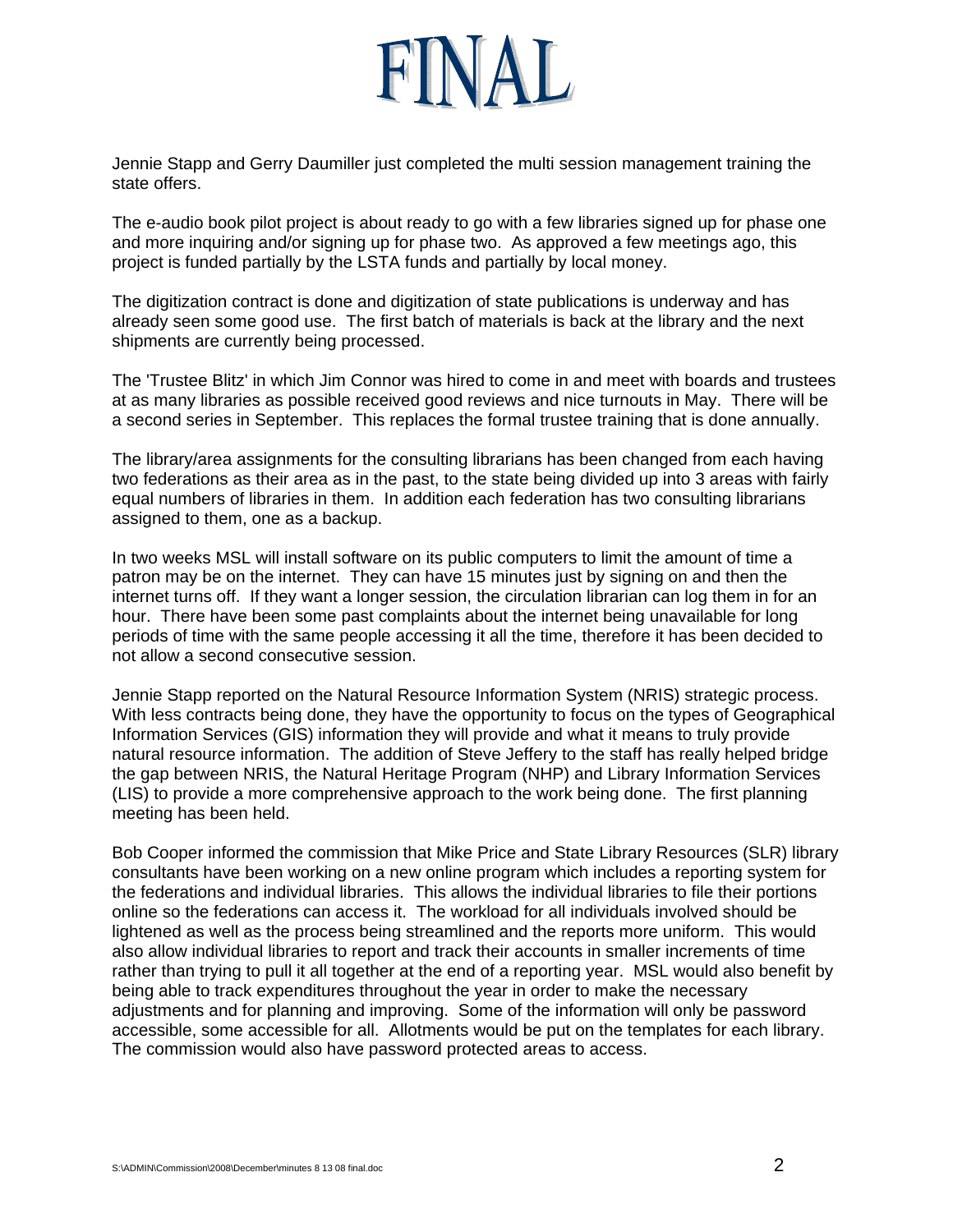

Stacy Bruhn was nominated for and won the Governor's Award for Excellence for her work at MSL. She will actually receive the award in a ceremony later in the year.

## **FINANCIAL REPORTS:**

The commission reviewed the FY08 year end budget which is the last for the first year of the biennium and is the starting point for preparing the budget for the biennium of FY10 and 11. The FY09 budget, as it came in from House Bill 2, was also looked at. Start up funds such as carryover money, federal grants, one time only money and so on will be added to the budget for the 1st quarter of 09.

# **RETREAT REPORT:**

There were several items discussed at the retreat and 12 potential action items for future agendas were produced. A retreat needs to be a more frequent occurrence. It was decided that there needs to be more public input in commission decisions and that local legislators will be invited to future meetings. The public information officer position could go to full time if funds become available. The library needs to do a better job of marketing itself and community libraries. The MSL infrastructure produces some very good and valuable products and needs to publish that more and take the credit for what is produced. NRIS is escalating in importance and should stay as part of the library. The integrity of the information needs to be maintained and the direction it moves should be that which would benefit the most people. The services available need to be more widely known also.

# **FULFILLMENT TASK FORCE REPORT:**

The Fulfillment Task Force (FTF) did vote to move the proposed legislation forward with one change. It was felt that the legislation is necessary to open our options and just needs to be a broad outline while the rule making process is the time to spell things out completely. Questions which were raised included how exactly the repurposing will be carried out and what exactly entails access. The FTF recommendation for repurposing was to split among the Online Computer Learning Center (OCLC) and the Montana Shared Catalog (MSC) but there was some discussion of possibly directing all the funds to OCLC. There were questions about statewide access to online databases as well as the physical library books and so on. Some databases are restricted to certain individuals so that wouldn't work. Both of these items were among issues that will be defined during the rule making process itself.

# **MSC OUTREACH PROJECT UPDATE:**

MSC began in 2002 with 8 libraries and Mike Price and Sarah McHugh as the FTE. Currently there are 91 multi type member libraries, over 200 registered users with over 2 million uses, 3 sharing groups and now 3 FTE with the addition of Jemma. MSC is run by the membership who meets the first Friday in both May and October. A sharing group is a group of libraries that share materials between themselves and consider themselves to be a unit. These groups meet regularly. There are three committees within the membership. The first is the executive or steering committee which makes recommendations to the membership based on suggestions from MSC administration, sharing groups or the other two committees. This committee is made up of 7 representatives who are selected on a rotational basis for 2 year terms. The second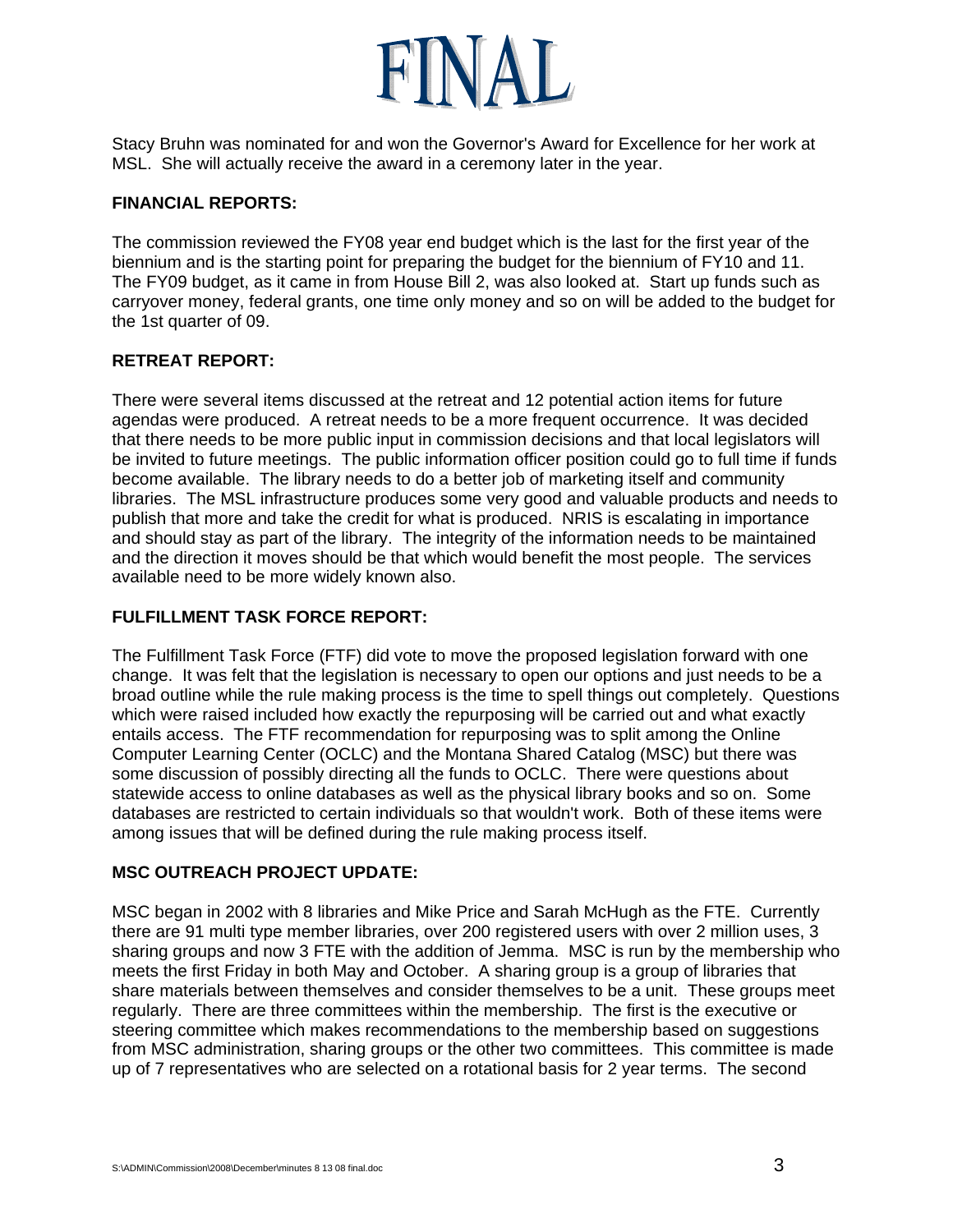

committee is the cataloging committee which meets once a year. The third is the circulation committee which only meets when a policy change is needed.

MSC is funded entirely by the membership except for startup costs which LSTA grants are used for and MSL does provide 2.5 FTE, equipment, a web page and blog and they house the server. The budget is voted on by the membership and is within the MSL budget but the funding is separate. Currently the system used is a Unicorn product. The contract is redone every year and the system is very flexible and functional. Workflows will be upgrading soon.

### **PUBLIC COMMENT:**

There was no public comment received.

### **The meeting was recessed at 12:00 and reconvened at 1:00**

## **INTERLIBRARY LOAN (ILL) STATISTICS:**

The commission reviewed the ILL reimbursements for this year. There will most likely be one more year of reimbursements before any potential legislation would take affect.

### **PUBLIC LIBRARY STANDARDS AND STATE AID DISTRIBUTION:**

Public libraries must meet certain standards. They fill out and submit a form every year to show their compliance. 69 of the public libraries in Montana fully meet the standards. The remaining libraries have requested a referral by explaining what the problem is and how they intend to correct it. Generally they comply within the year but they have up to 3 years to meet the standards.

State aid grants are general fund monies which are going to libraries. The aid for the federations is coal tax money.

# **COMMISSION GOALS AND OBJECTIVES:**

Commissioner Don Allen has been working with the Billings Library Foundation to set investment policies. He met with the Parmly board and gave them a commission report.

Commissioner Funda was invited to the Polson Library and spent 3 hours on a very informative tour. She is also testifying in favor of creating a public library district for the Polson library.

Commissioners Moody and Hinch went to the fulfillment task force meetings. Commissioner Hinch also went to Fort Peck and stopped at the Glasgow library. She welcomed everyone to the Choteau library on the way to the Malta meeting in October.

Commissioner Bergeron reported from OPI that the Board of Public Education has just passed a new library media and technology standards, these are contents and performance standards required of schools when they write their curriculums.